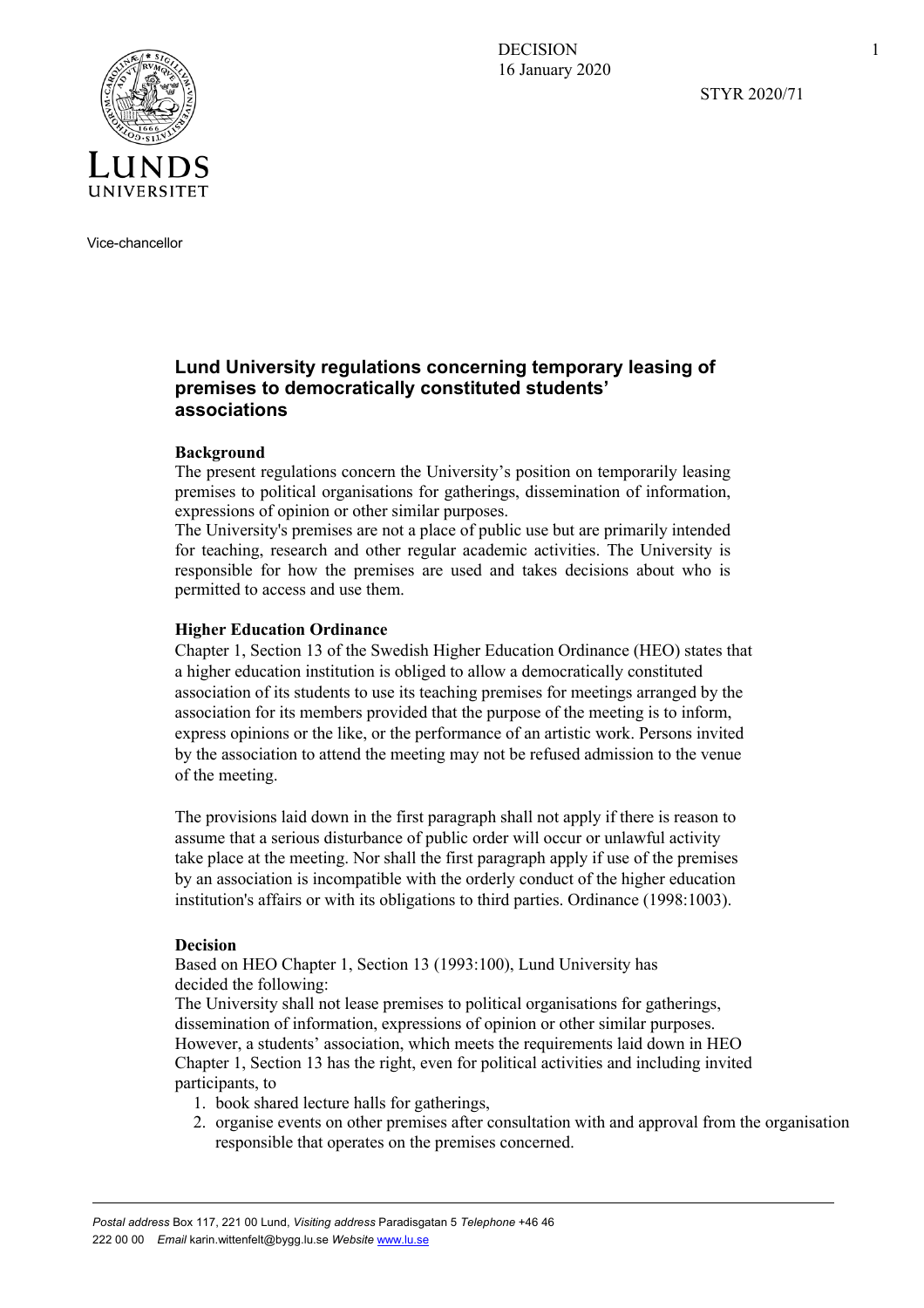## **Entry into force**

The present regulations enter into force on 16 January 2020, replacing the previous regulations (BY 2010/158).

The decision in this matter was taken by the undersigned vice-chancellor in the presence of university director Susanne Kristensson following a briefing by property finance officer Karin Wittenfelt.

Torbjörn von Schantz

Karin Wittenfelt (LU Estates)

Copies sent to: All administrative divisions All faculties USV LUS